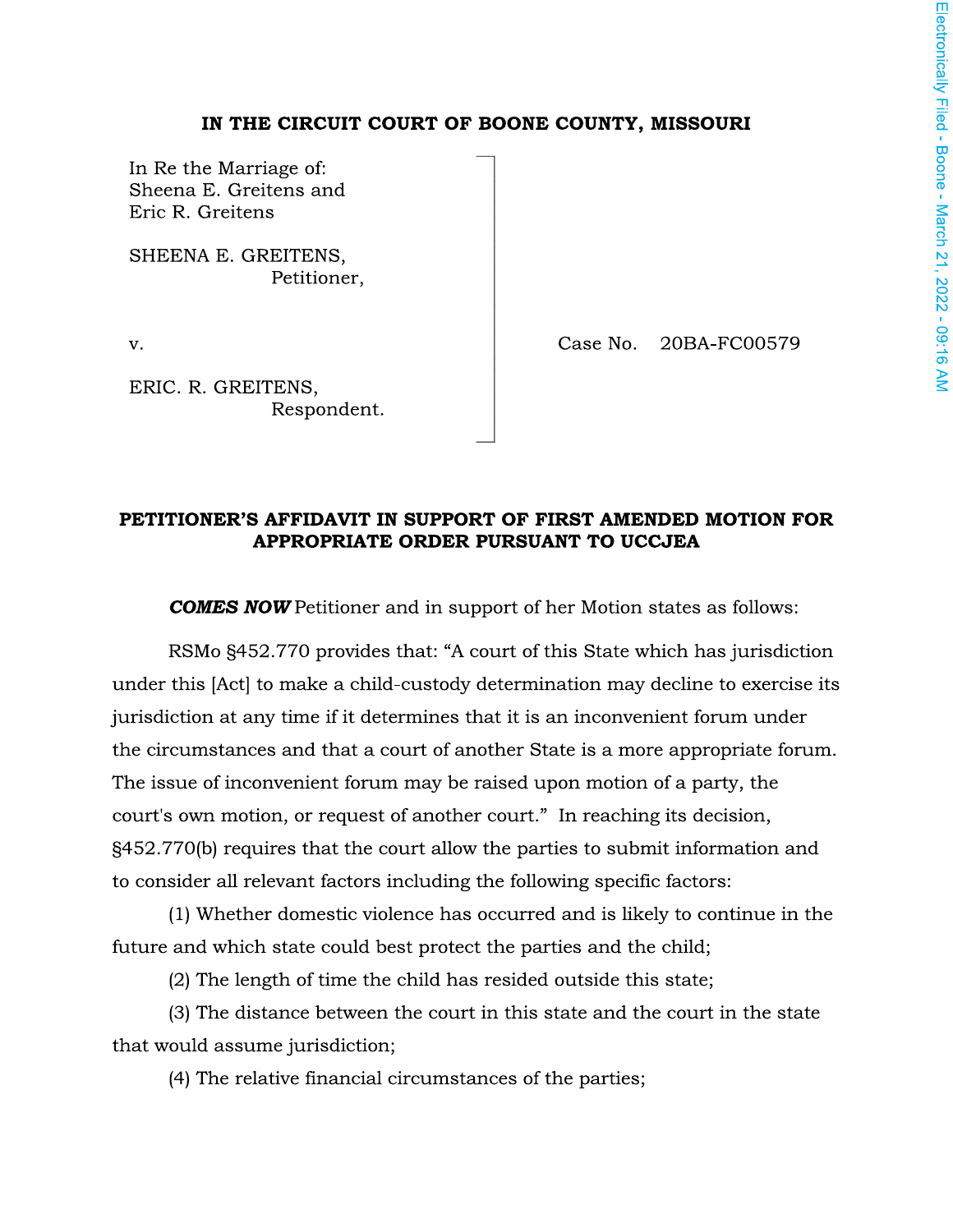(5) Any agreement of the parties as to which state should assume jurisdiction;

(6) The nature and location of the evidence required to resolve the pending litigation, including the testimony of the child;

(7) The ability of the court of each state to decide the issue expeditiously and the procedures necessary to present the evidence; and

(8) The familiarity of the court of each state with the facts and issues of the pending litigation.

In support of her request that this Court find and determine that neither the child nor the child and one parent have a significant connection with Missouri and that substantial evidence is no longer available in this state concerning the children's care, protection, training, and personal relationships; or in the alternative, finding that the State of Texas is a more appropriate forum, that Missouri is an inconvenient forum under the circumstances, and declining to exercise jurisdiction herein, Petitioner submits the following information for the Court's consideration pursuant to RSMo §452.770 after having been duly sworn upon her oath:

SS.

 $\mathbf{I}$ 

 $\mathbf{I}$ 

 $\mathbf{I}$ 

## **STATE OF WASHINGTON**

## CITY OF D.C.

1. Eric and I are the parents of two children: Joshua (age 7) and Jacob (age 5). Since July, 2020 our children have attended school and daycare in Austin, Texas, and their friends and social relationships are centered in Austin, Texas. The children's teachers, child-care providers, coaches, friends, and friends' parents are all located in Texas. Similarly, the children's extracurricular activities and engagements occur in Texas. They are insured through my employer, the University of Texas, and receive their medical and dental care in Texas. My employment as a professor is in Texas, and as tenured faculty, is stable and unlikely to change.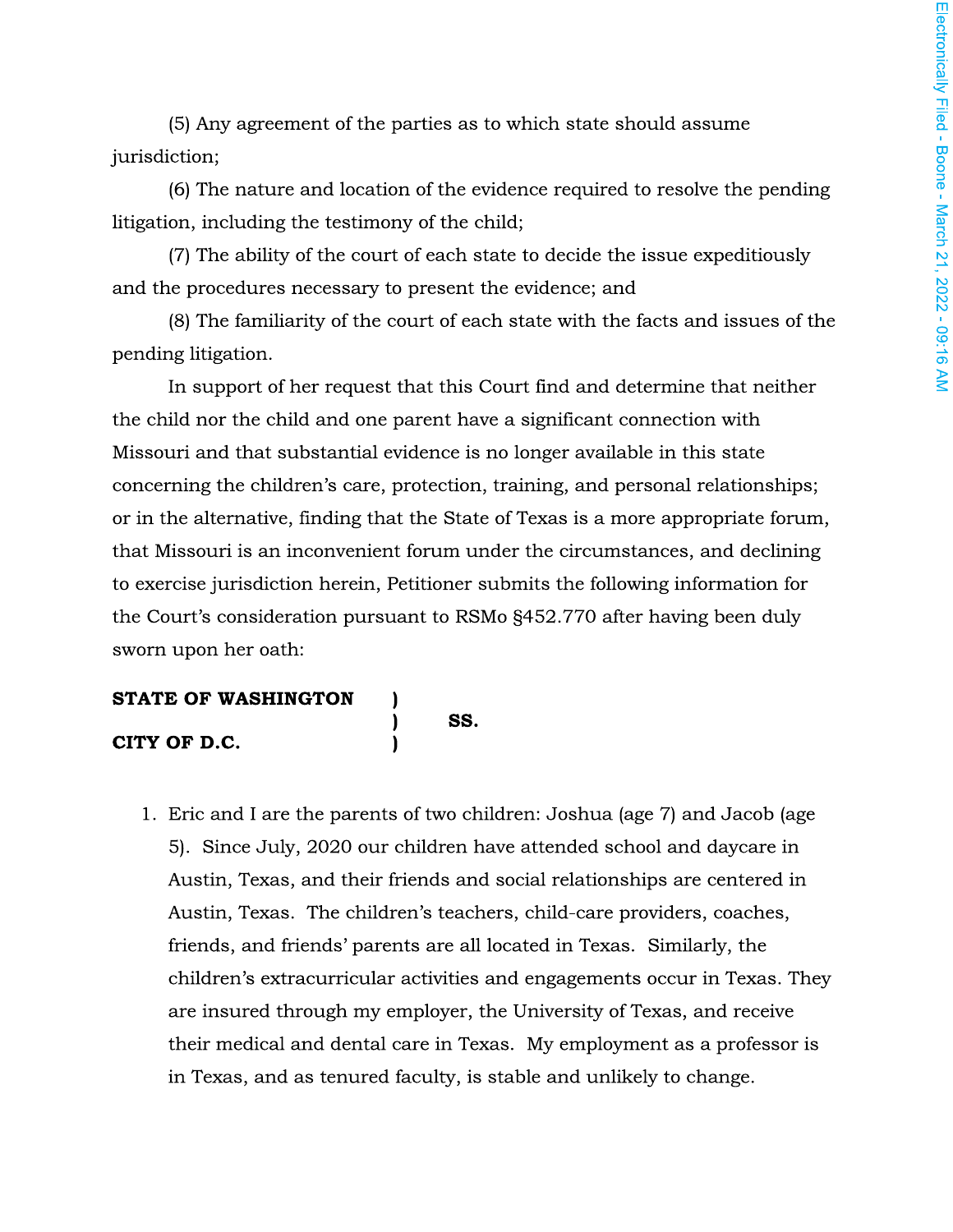- 2. Our children have continuously resided in Texas since July of 2020 and Texas is the children's home. Since July, 2020, Joshua and Jacob have spent the majority of their time  $(\sim 70\%)$  in Texas. From July to December of 2020, our children spent 111 days in Texas with me, and an additional 7 days in Texas with Eric. During that same time period, our children spent 43 days in Missouri with Eric and one day in Missouri with me. During the calendar year 2021, our children spent 220 days in Texas with me and an additional 15 days in Texas with Eric. During 2021, our children spent 89 days in Missouri; they also spent 23 days visiting with Eric in Washington, D.C., California, Arizona, and Illinois. Our children have not visited with Eric in Missouri since early January, 2022. One visit was missed due to the children being exposed to COVID. Their other visits with Eric have occurred in February in Florida, at Eric's request, and in March in California - also at Eric's request.
- 3. Eric has an ownership interest in Axiom Space, which has its principal place of business in Texas at 1290 Hercules Avenue, Houston, TX. He also routinely travels extensively outside of Missouri for campaign/political purposes, including to Texas. In the fall of 2021, for example, Eric traveled to Arizona, Texas, Nevada, Florida, and New York.
- 4. Eric has, at times since July 2020, maintained a residence outside of Missouri that he described to me as "his home," at 236 E. St NE in Washington, D.C. He was also employed for a time as a host for a show on the T.V. network Real America's Voice, filmed in Washington, D.C.
- 5. I am a tenured associate professor at the University of Texas at Austin, and I am required to be physically present on campus to perform my job duties as a professor. Conversely, Eric routinely travels for fundraising and campaign purposes, and has expressed in correspondence to me that he is in a position of "financial abundance." The costs of travel to implement the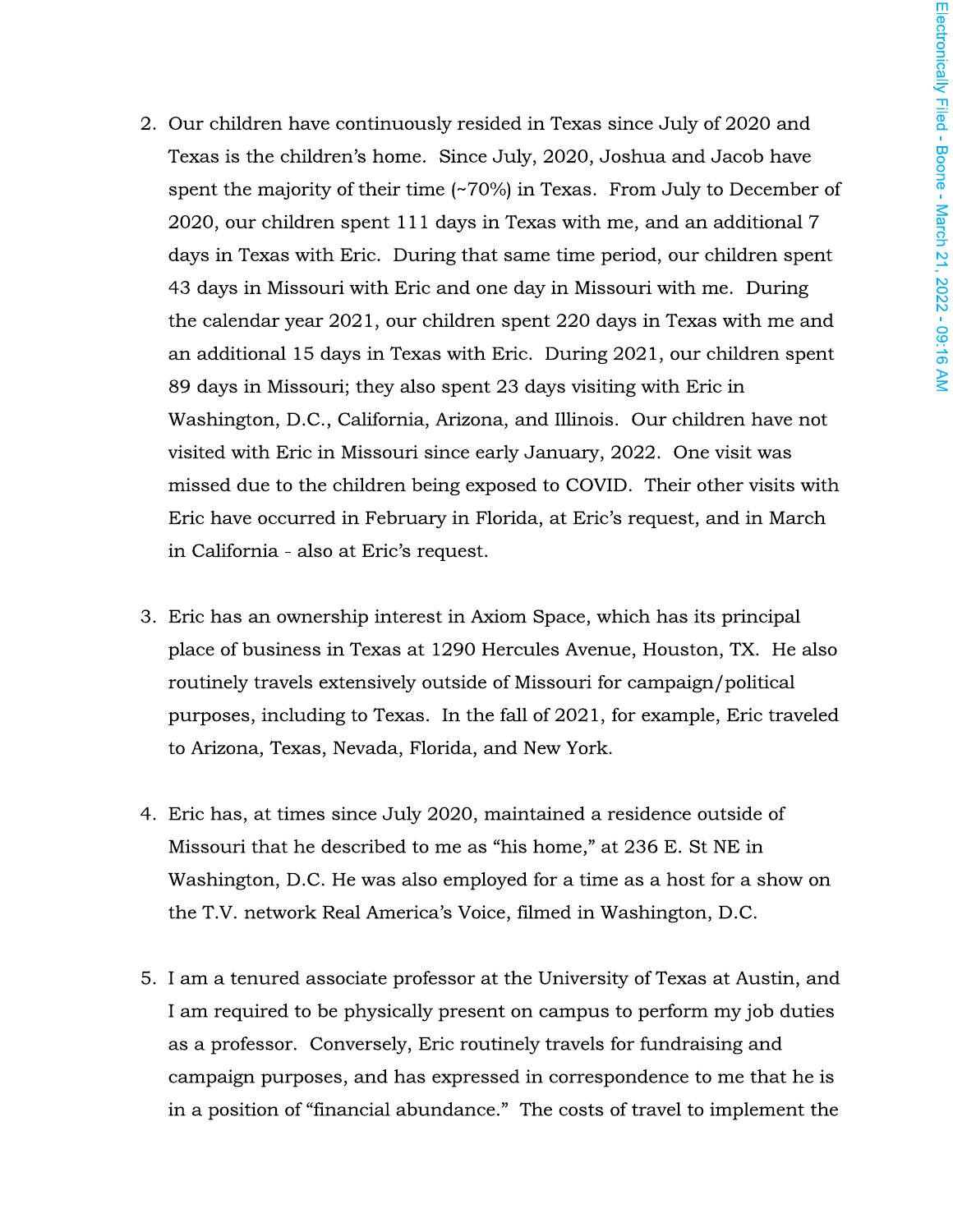parenting plan have been and are significantly higher than we anticipated when the Judgment was entered previously; given this and our comparative financial circumstances, the cost for me to litigate in Missouri is much more burdensome to me than for Eric to litigate in Texas - a place Eric has visited for his chosen vocation and a place to which it was anticipated he would travel and stay for purposes of visitation with his children. I have already had to take substantial time off work in order to facilitate visitation between Eric and our children, including transporting them to Florida and California, and I cannot afford the additional time or expense to travel to and from Missouri for purposes of family court matters.

6. I am cognizant that RSMo  $\S$ 452.770(2)(1), in part, requires the Court to consider whether domestic violence has occurred. It has, and I firmly believe that the State of Texas is better situated to protect me and/or our children. Prior to our divorce, during an argument in late April 2018, Eric knocked me down and confiscated my cell phone, wallet, and keys so that I was unable to call for help or extricate myself and our children from our home at Innsbrook, Missouri. When my mother later confronted him about this, he told her that he did so to prevent me from doing anything that might damage his political career. In early June 2018, I became afraid for my safety and that of our children at our home, which was fairly isolated, due to Eric's unstable and coercive behavior. This behavior included physical violence toward our children, such as cuffing our then three-yearold son across the face at the dinner table in front of me and yanking him around by his hair.

Eric's behavior also included threats in order to coerce me to do or to refrain from doing or saying certain things. After Eric admitted to me in late January 2021 that he had taken the photo that resulted in the invasion of privacy charge, he threatened that I would be exposed to legal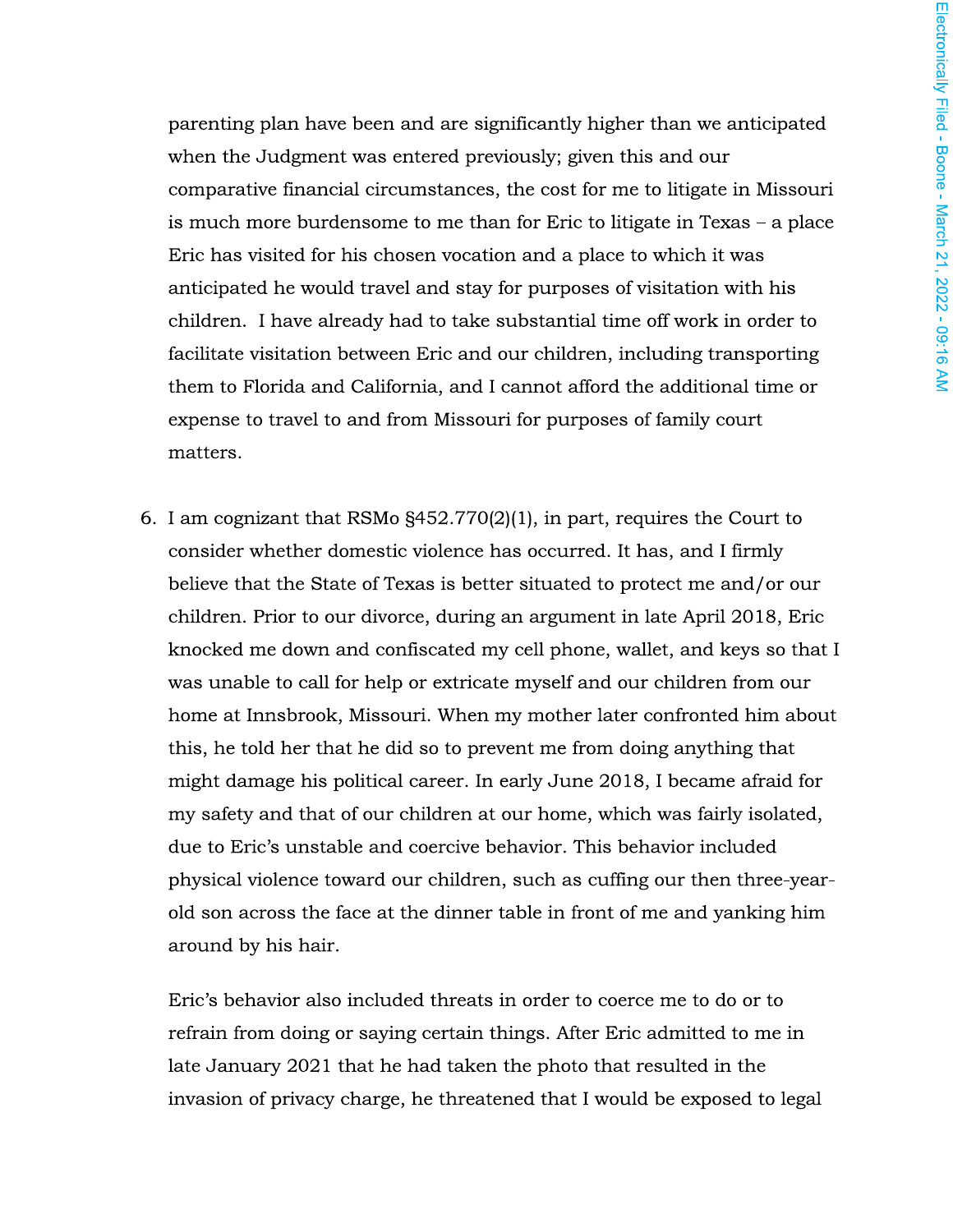jeopardy if I ever disclosed that fact to anyone, even family members or a therapist. Because of the reach of his influence in Missouri, I believed him, which had the consequence of isolating me from many sources of outside support as his threats escalated and my concerns for my safety and that of my children grew.

In the spring and early summer of 2018, Eric repeatedly threatened to kill himself unless I provided specific public political support to him; multiple people other than myself were worried enough to intervene to limit Eric's access to firearms on at least three separate occasions, in February, April, and May 2018. As I became afraid of the escalation of physical violence in early June 2018, I begged Eric to tell me where his firearm was -- one that he had purchased in January 2018 and subsequently concealed from me. He refused, saying that I was not being sufficiently "cooperative." I started sleeping in my children's room simply to try to keep them safe.

After I attempted to seek help from a trained therapist, Eric ordered me -at a time when I was not with the children but Eric was, a fact that he reminded me of -- to destroy the emails I had sent to our therapist, in which I had sought our therapist's help regarding Eric's escalating behavior. Eric threatened to accuse me of child abuse if I did not delete the emails and also convince the therapist to delete them. In the same call, he accused me of providing information both to the prosecutors who were investigating him and to the St. Louis Post-Dispatch, and called me "hateful, disgusting, nasty, vicious.... a lying bitch." The therapist told both of us at that time, "I'm at the limits of my effectiveness here."

Several days after that, I tried to leave and take the children to my parents' house, out of continued fear for our safety. When I told Eric about my plans, he threatened to come to the airport and have me arrested for kidnapping and child abuse, saying that because of his authority as a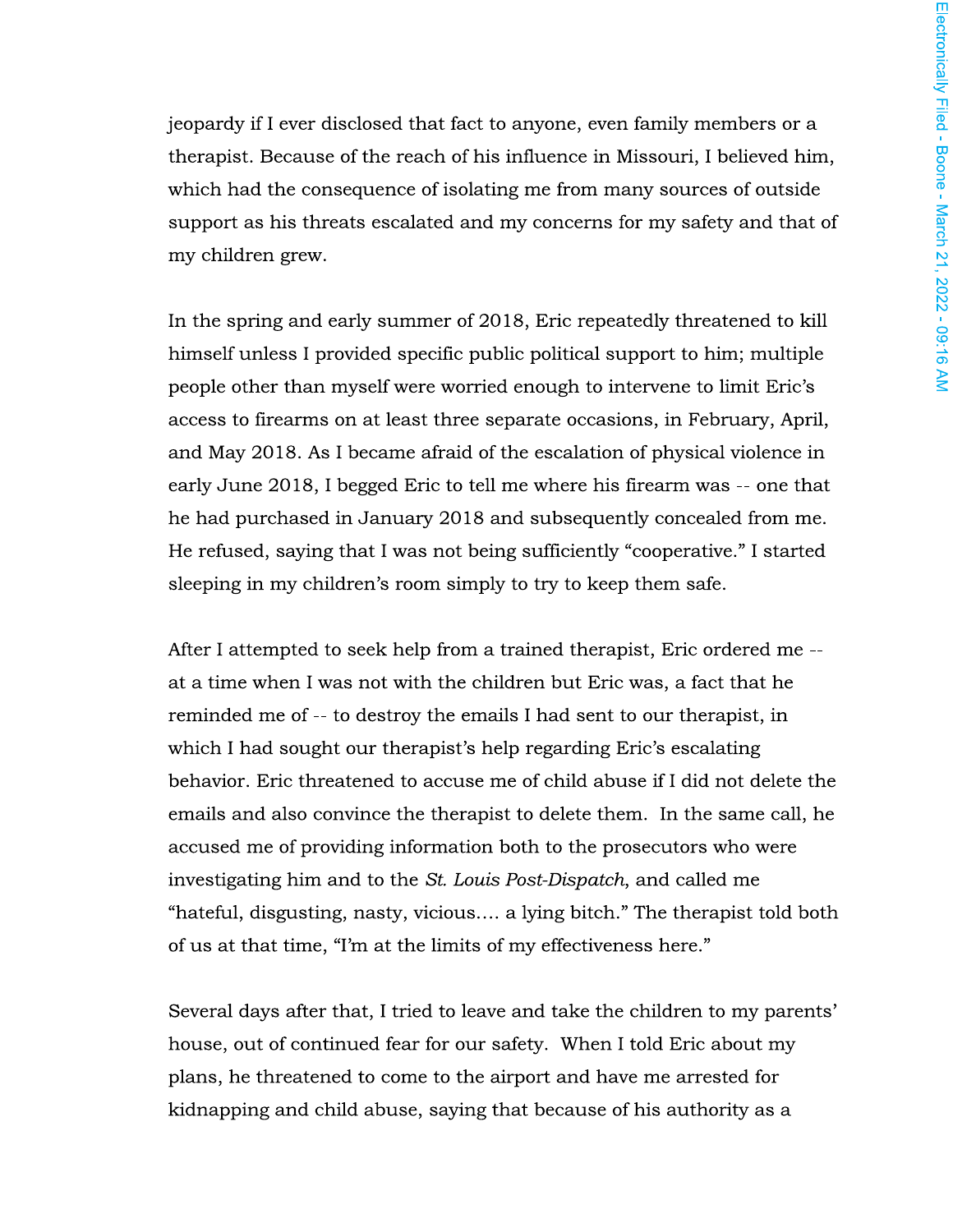former Governor who had supported law enforcement, the police would support him and not believe me, and I would lose our children.

In November 2019, Joshua came home from a visit with Eric with a swollen face, bleeding gums, and loose tooth. He said Dad had hit him; however, Eric said they were roughhousing and it had been an accident. Due to the trauma, the tooth died, eventually abscessed, and had to be surgically removed in May 2020.

In early 2020, after I told Eric of my intention to accept a tenured position at the University of Texas and to pursue an agreement to allow me to move with the children to Austin for their continued protection and privacy, Eric threatened to use his political influence to get my job offer revoked, threatened to turn me in for "stealing money from our joint account," and threatened to report me for "lying to the federal government," all of which were false accusations. He has referred to me as an "enemy," and he continued to threaten to use his influence with law enforcement, as someone who had appointed judges in the State, and as someone with access to state officials and public platforms, to promulgate false accusations of abuse against me and to influence the court process in Missouri to his benefit and my detriment.

7. The disintegration of our marriage, following Eric's admitted infidelity and credible allegations of Eric's non-consensual sexual behavior with his hairstylist, was a public spectacle of particular interest in the State of Missouri, which caused me significant emotional distress and exposed to public discussion many painful personal matters. Through that excruciating process, I saw Eric seek to destroy the credibility of the victim in the invasion of privacy case, using the unique leverage he had in Missouri to do so. This history made his threats against me seem all the more credible. Now, I am watching him use his political influence and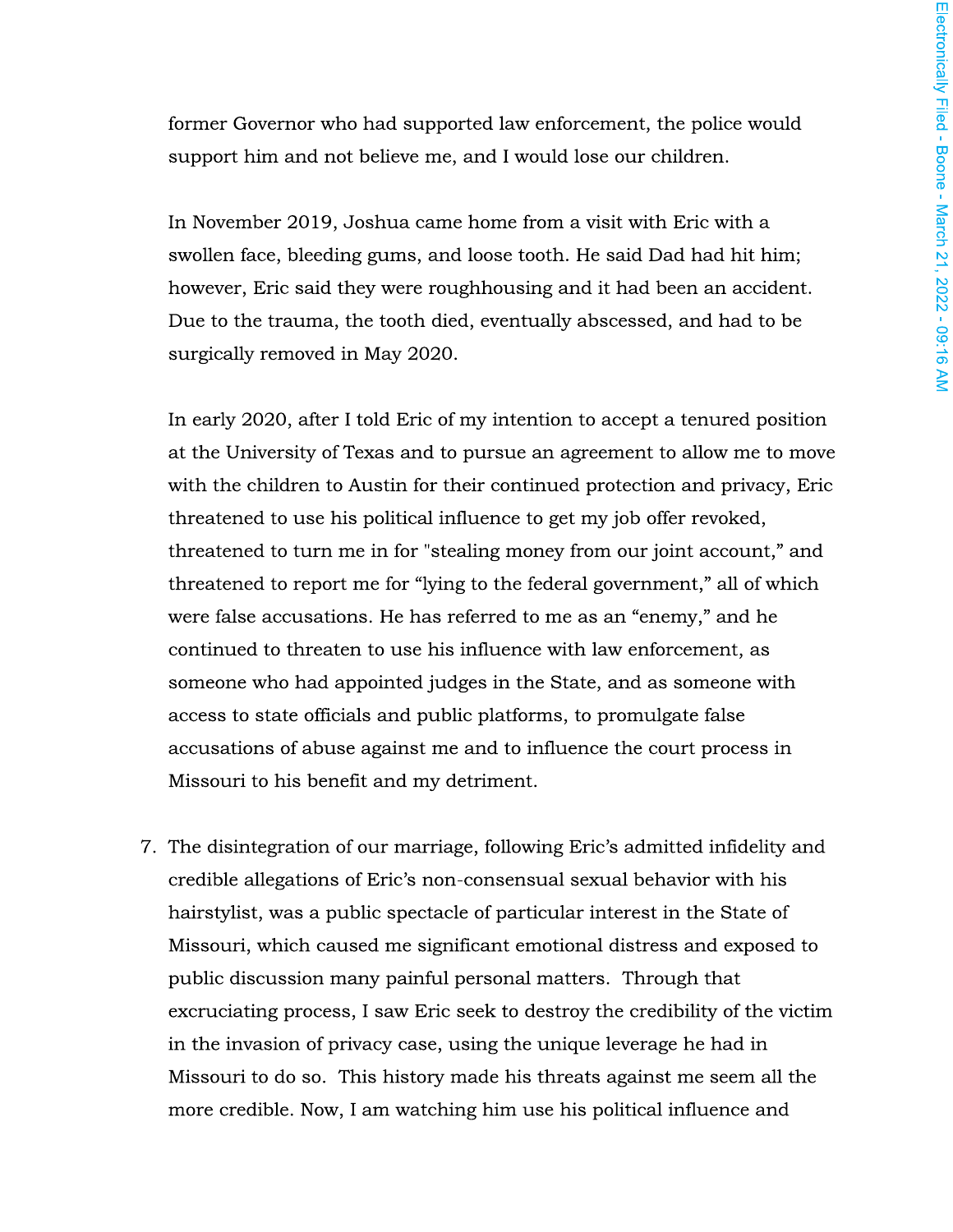public platform to make these claims again, as this nightmare is back in public view during pending legal proceedings in the City of St. Louis.

Eric has continued to publicly make false, untrue, and misleading claims about those issues, and has turned them into a centerpiece of his campaign for public office. He has also specifically made false claims about our children, saying that he resigned because of the "tremendous pressure that was on my kids." (The children were one and three when the graphic allegations about their father's sexual misconduct erupted into public view; they were and are unaware of the scandal, and I would like them to remain so until they are older.) I have privately entreated Eric to stop introducing false and misleading information about our marriage and divorce into the public in his quest for political office, due to its adverse impact on our children and on my job as a professor of public policy. Eric has refused and called my request "emotional abuse." Since his campaign began, I have had to watch him lie and mislead the public about our marriage and my own life repeatedly, while unable -- because of his past threats -- even to correct statements that Eric misled me into making in his defense in January of 2018. I have repeatedly declined media requests to speak about my own experience, even to correct Eric's untruths, both because I wanted to protect our children, and because I was afraid of what Eric would do.

Now that Eric is a candidate for federal office, the public interest in the my life, my relationship with Eric and the breakdown thereof, and the existence of issues of custody between Eric and me is being re-kindled and brought back into central public discussion in the State of Missouri -heightening the risk that our young children will be exposed to painful and age-inappropriate information about the dissolution of their parents' marriage during Eric's campaign. It also heightens the risks to me, as someone who Eric will likely (and by his own words already does) perceive as his adversary and "enemy" -- risks of attacks on my character as an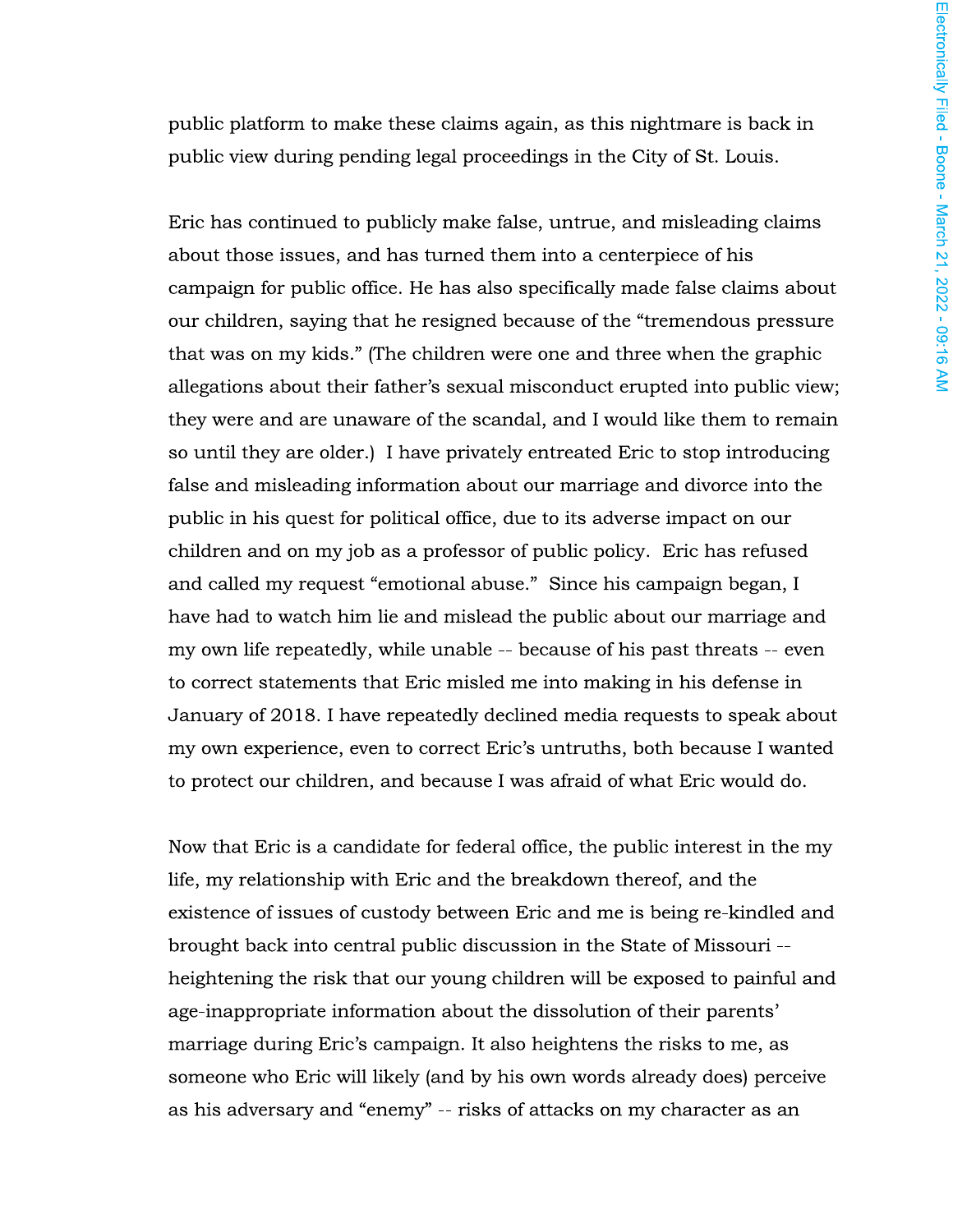individual, as a mother, and as a professional outside the courtroom. These risks exist because Eric has a unique and unfettered ability in Missouri to widely broadcast and publicize his message with the support of his political allies. The personal and professional impact of such attacks would be far diminished in Texas.

The implication of Eric's disproportionate power and control which can be exercised in particular in Missouri, as a result of his notoriety; the precedent he has set of trying to destroy the credibility of someone with whom he is engaged in adverse litigation by leveraging his public platform and influence in Missouri; his invocation of his past ability to influence Missouri law enforcement, appoint Missouri judicial personnel (including in Boone County), and effect Missouri legislation and policy; the past success he has had in being able to exercise his power and control to his benefit in litigation and otherwise in Missouri, without real consequence or interference; and the potential that he now may be able effect national legislation, policy, and appointments, through his representation of Missouri are all extremely intimidating facts to me as I contemplate this case being litigated in Missouri. The weight of these facts and the intimidation they cause is mitigated by litigating in Texas because the reach of his power and influence is significantly less in that state.

8. Neither Eric nor I reside in Boone County, Missouri, and the children do not reside in Boone County, Missouri. In the event that Eric is successful in his bid to represent Missouri in the U.S. Senate, he will reside primarily in Washington, D.C. Thus, neither me, nor Eric, nor the children will be spending significant time in the State of Missouri, and all will have to take time away from the children and their jobs to seek relief from a court.